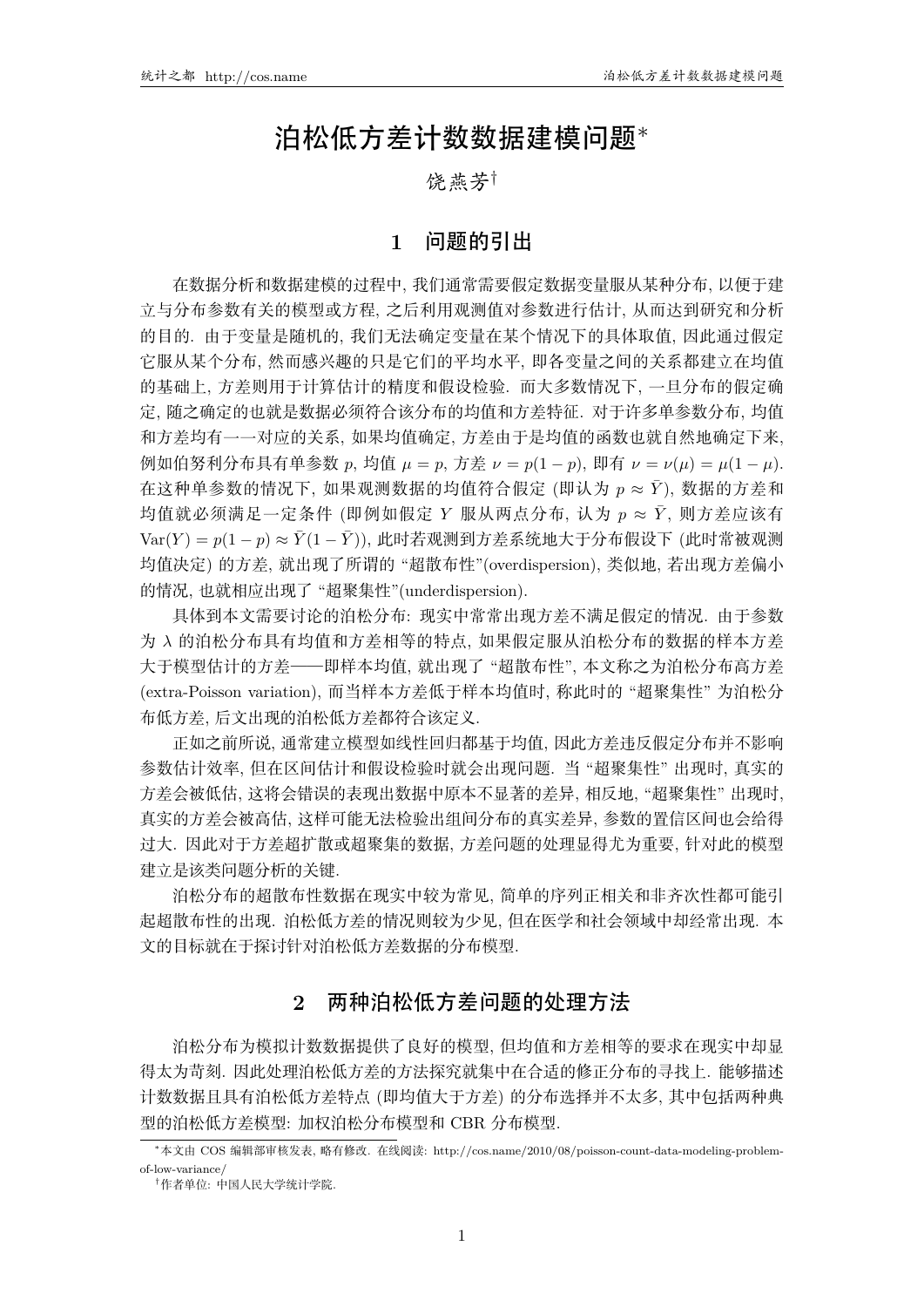#### **2.1** 加权泊松分布

其中

Rao C. R.(1965) 提出, 若随机变量 *Y* 服从加权泊松分布, 其密度函数为

$$
P(Y = k) = \frac{e^{-\lambda} \lambda^k \omega_k}{Wk!}, k = 0, 1, \dots; \lambda > 0
$$

$$
W = \sum_{k=0}^{\infty} \frac{e^{-\lambda} \lambda^k \omega_k}{k!}.
$$
(1)

它是保证求和为 1 的标准化因子. 本文讨论一种较为简单的权重 (Martin S. R. and P. Besbeas, 2004), 即

$$
\omega_k = \begin{cases} e^{-\beta_1(\lambda - k)}, & k \le \lambda \\ e^{-\beta_2(k - \lambda)}, & k > \lambda \end{cases}
$$

 $\overline{k-1}$ 

对于  $\beta_1, \beta_2 > 0$ , 它的分布类似将概率密度图线向均值 "挤压"(见图 1), 分布更加集 中, 相对于标准的泊松分布就有更小的方差, 称该分布为三参数指数加权泊松分布, 记为 EWP3. 特殊地, 当  $β_1 = β_2 = β$  时, 称为两参数指数加权泊松分布, 记为 EWP2 分布, 当  $\beta = 0$  时退化为标准泊松分布. 对于 EWP2 和 EWP3, 它们拥有更高的峰值, 标准化因子  $W$  可以由式 1导出. 尽管矩的表达没有显式, 但可以确定分布的方差随着 β1, β2 或 β 的增 大而降低.



 $[8]$  1:  $\lambda = 10$ ,  $\beta_1 = 0.1$ ,  $\beta_2 = 0.2$  的 EWP 分布

对于加权泊松分布的探究使得权重还有一些别的形式, 如 Castillo and Pérez-Casany(1998) 提出的幂加权泊松分布 (PLWP), Cameron and Johansson(1997) 使用的 泊松多元加权分布 PPp 等.

#### **2.2** 纯生过程模型 **(CBR)**

不得不提的是, 在处理泊松低方差数据的问题中还有一类较为有效的方法, 即由 Faddy(1997) 在随机过程的基础上提出的变出生概率 (CBR) 分布. 这个分布建立在广义泊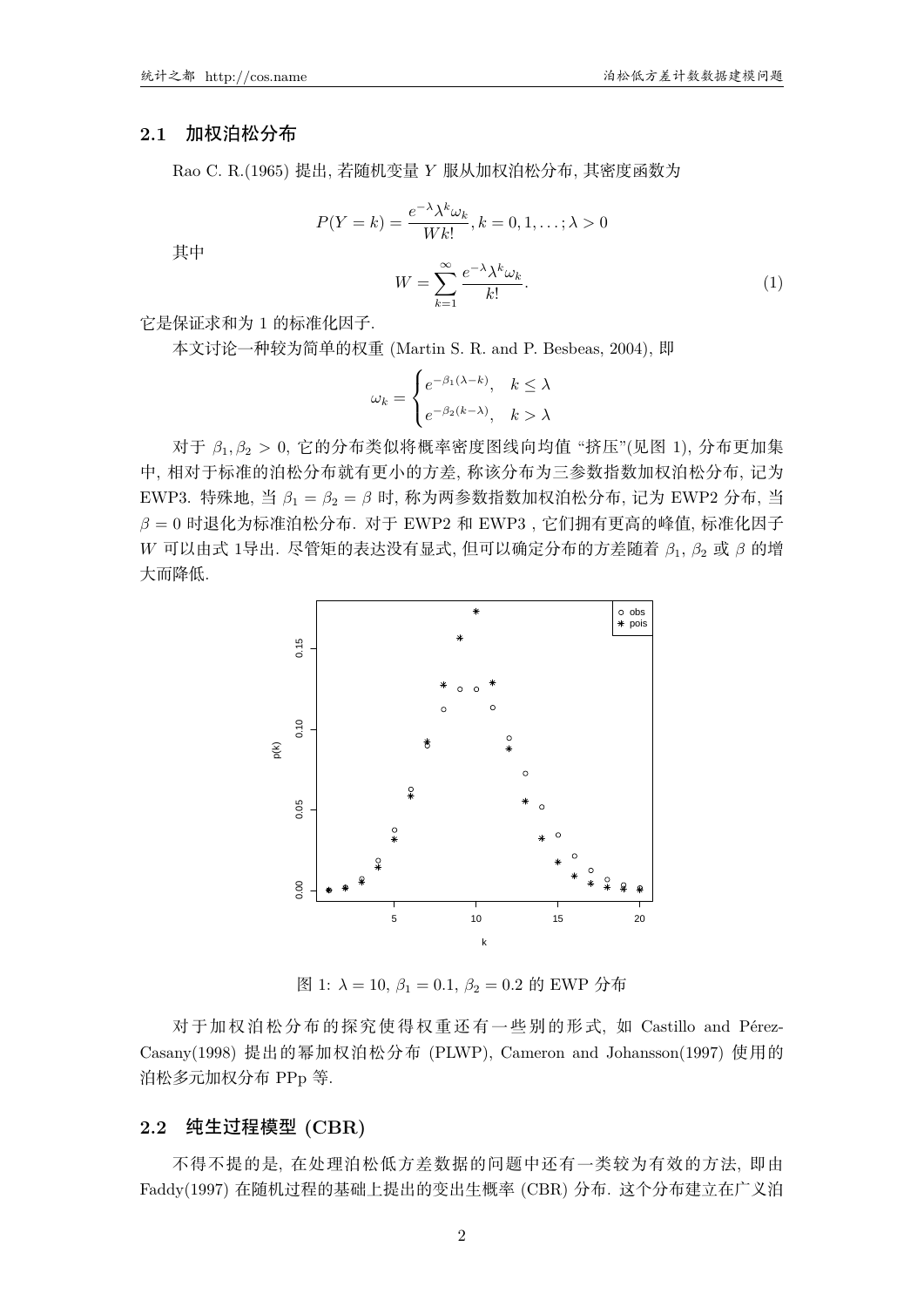松分布的基础上: Faddy 认为, 任何关于 {0,1,2, ...} 的离散分布都有广义泊松特性, 即纯生 过程. 考虑一个 Markov 计数过程,  $X(t)$  为 (0, t) 内的事件发生数, 在 (t, t + δt) 内有转移概 率:

$$
P\{X(t + \delta) = n + 1 | X(t) = n\} = \lambda_n \delta + o(\delta)
$$

其中 $\lambda_n$ 为事件数为 $n$  时的事件发生率, 我们感兴趣的只是某一时刻  $x(t)$  的分布, 这里  $t$  可以不失一般性地取 1, 在此模型中, 时刻 1 时的事件数  $X$  的分布具有如下形式:

$$
(p_1(1), p_2(1), \ldots, p_N(1)) = (1, 0, 0, \ldots, 0) \exp(\mathbf{Q})
$$

其中

$$
p_i(1) = P\{X(1) = i\}
$$

|  |  | $\exp(\mathbf{Q}) = e^{\mathbf{Q}} = E + \frac{\mathbf{Q}}{1} + \frac{\mathbf{Q}^2}{2!} + \frac{\mathbf{Q}^3}{3!} + \cdots$                                                                                                                           |
|--|--|-------------------------------------------------------------------------------------------------------------------------------------------------------------------------------------------------------------------------------------------------------|
|  |  | $\mathbf{Q} = \begin{pmatrix} -\lambda_1 & \lambda_1 & 0 & \cdots & 0 \\ 0 & -\lambda_2 & \lambda_2 & \cdots & 0 \\ 0 & 0 & \lambda_3 & \cdots & \vdots \\ \vdots & \vdots & \vdots & \lambda_{n-1} \\ 0 & 0 & 0 & \cdots & -\lambda_n \end{pmatrix}$ |
|  |  |                                                                                                                                                                                                                                                       |
|  |  |                                                                                                                                                                                                                                                       |
|  |  |                                                                                                                                                                                                                                                       |

而上式的成立可由 Колмогоров 微分方程简单推导而来:

$$
p'(t) = \mathbf{Q}p(t)
$$

$$
p(t) = ce^{\mathbf{Q}t}
$$

$$
p(1) = ce^{\mathbf{Q}}
$$

$$
p(0) = c
$$

$$
p(1) = p_0e^{\mathbf{Q}}
$$

$$
p(0) = (1, 0, 0, \dots, 0)
$$

这里认为初始时刻的事件数是从 1 开始的. 因此, CBR 分布是由一系列不同的事件发 生率参数 { $\lambda_1, \lambda_2, \ldots, \lambda_k, \ldots$ } 决定的. 通常可以认为  $\lambda_k$  是 k 的函数. Faddy 在 1997 年 已经证明, 对于递增的 { $\lambda_1 < \lambda_2 < \ldots < \lambda_n < \ldots$ },  $X(t)$  将表现出泊松高方差特征, 而当  $\lambda_1 > \lambda_2 > \ldots > \lambda_n > \ldots$ 递减时, 也就表现出泊松低方差特征.

## **3** 参数估计

上述两种分布的参数估计都可通过极大似然法求出. 记  $x_i$  为第  $i$  个样本的事件发生数, 观测数据中中事件数 k 的频数  $f_k$  ( $k = 1, 2, 3, \ldots$ ), 则 EWP2 和 EWP3 分布的负对数似然 方程为 (已去除与参数无关的项 ln k!):

$$
-\ln L(\lambda, \beta_1, \beta_2) = n[\lambda - \bar{x}\ln\lambda + \ln W] + \beta_1 \sum_{k=x_{\min}}^{[\lambda]} (\lambda - k)f_k + \beta_2 \sum_{k=[\lambda]+1}^{x_{\max}} (k - \lambda)f_k \qquad (2)
$$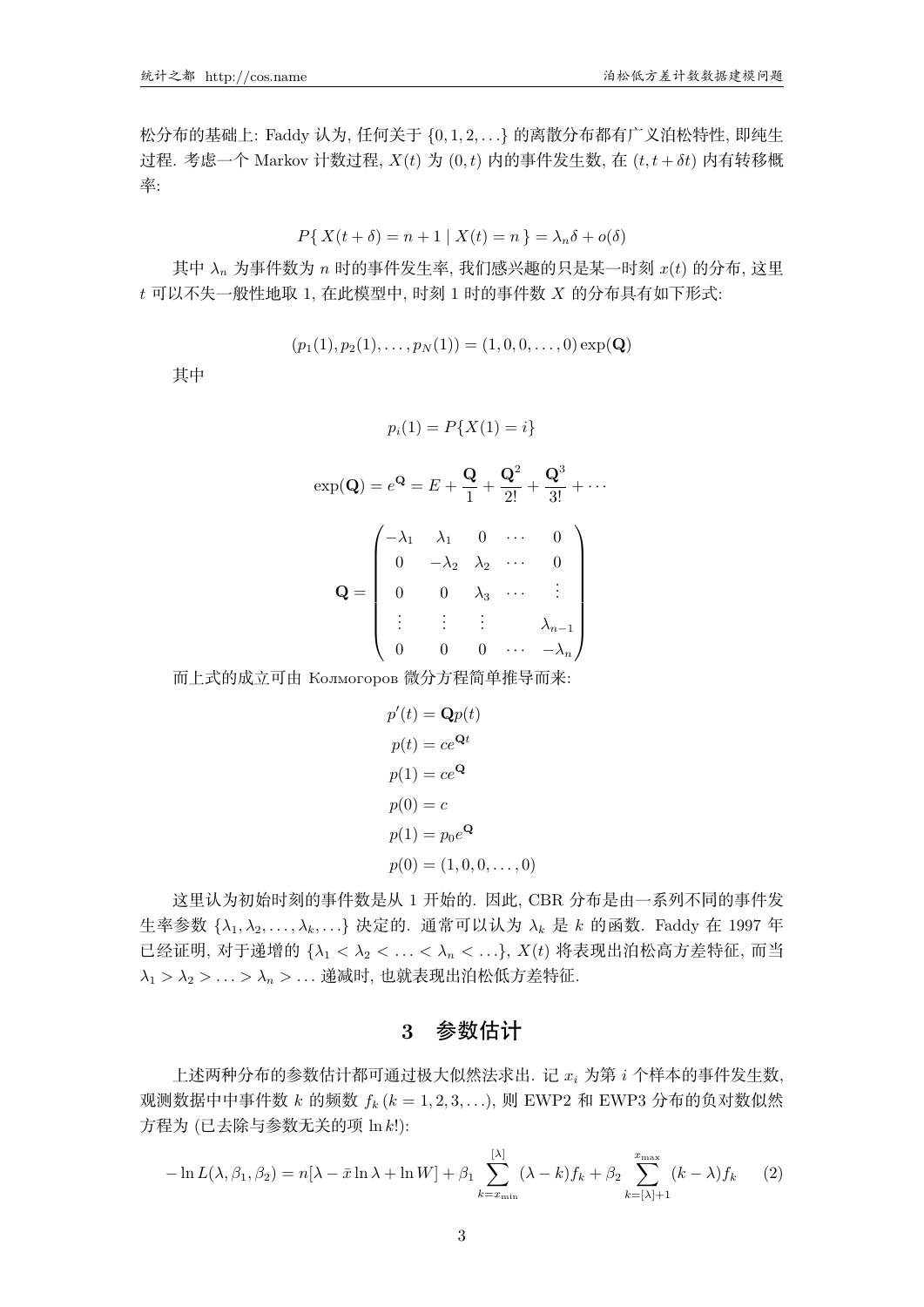通过求使 (b) 式达到最小值的  $\hat{\lambda}, \hat{\beta}_1, \hat{\beta}_2$  得到估计参数.

对于纯生过程模型, 概率分布向量  $(p_1(1), p_2(1), \ldots, p_N(1))$  就是矩阵  $e^{\mathbf{Q}}$  的第一行, 若  $N = x_{\text{max}}$ , 其负对数似然函数为:

$$
-\ln L(\lambda_1, \lambda_2, \dots, \lambda_N) = \sum_{k=1}^N f_k \ln p_k(1)
$$

通过最小化上式即可得到 ( $\lambda_1, \lambda_2, \ldots, \lambda_N$ ) 的极大似然估计, 而参数估计的方差可以通 过数值计算时产生的 Hessian 矩阵得到.

## **4** 数据实例

我们引用 Faddy(2001) 的小鼠胚胎数据, 作者已对该数据用 CBR 方法做了较好的分 析. 在产生该数据的实验中, 对已经怀孕的小鼠用药 (除草剂 2.4,5-T), 同时记录小鼠子宫上 的胚胎着床数. 数据给出了 7 种剂量水平下胚胎着床数的频率分布. 在交配后的 6-14 天内, 往怀孕的雌鼠体内注射某种剂量水平的 2,4,5-T. 在分娩之前, 将雌鼠杀死, 确定其体内的活 胎数目. 0 剂量组的频数分布便具有泊松低方差特征. 0 剂量组数据的均值为 11.55, 方差为 9.92, 方差均值比为 0.859.



图 2: 估计的泊松分布和样本的观测频率

使用泊松分布对参数进行估计, 参数的最大似然估计为样本均值 11.55, 图 2 显示了估 计的泊松分布和样本观测频率的差异. 尽管拥有相同的均值, 但由于数据具有泊松低方差特 点, 其经验分布的比泊松分布集中得多, 可以说此时使用泊松分布模型的效果是差强人意的, 显然不是一个合适的模型.

#### **4.1** 加权泊松分布

分别使用 EWP2 和 EWP3 分布对 0 剂量组数据进行参数的最大似然估计. 其中 EWP2 分布中,  $\hat{\lambda} = 11.79$ ,  $\hat{\beta} = 0.11$ , EWP3 中,  $\hat{\lambda} = 14.56$ ,  $\hat{\beta}_1 = -0.15$ ,  $\hat{\beta}_2 = 0.68$ , 估计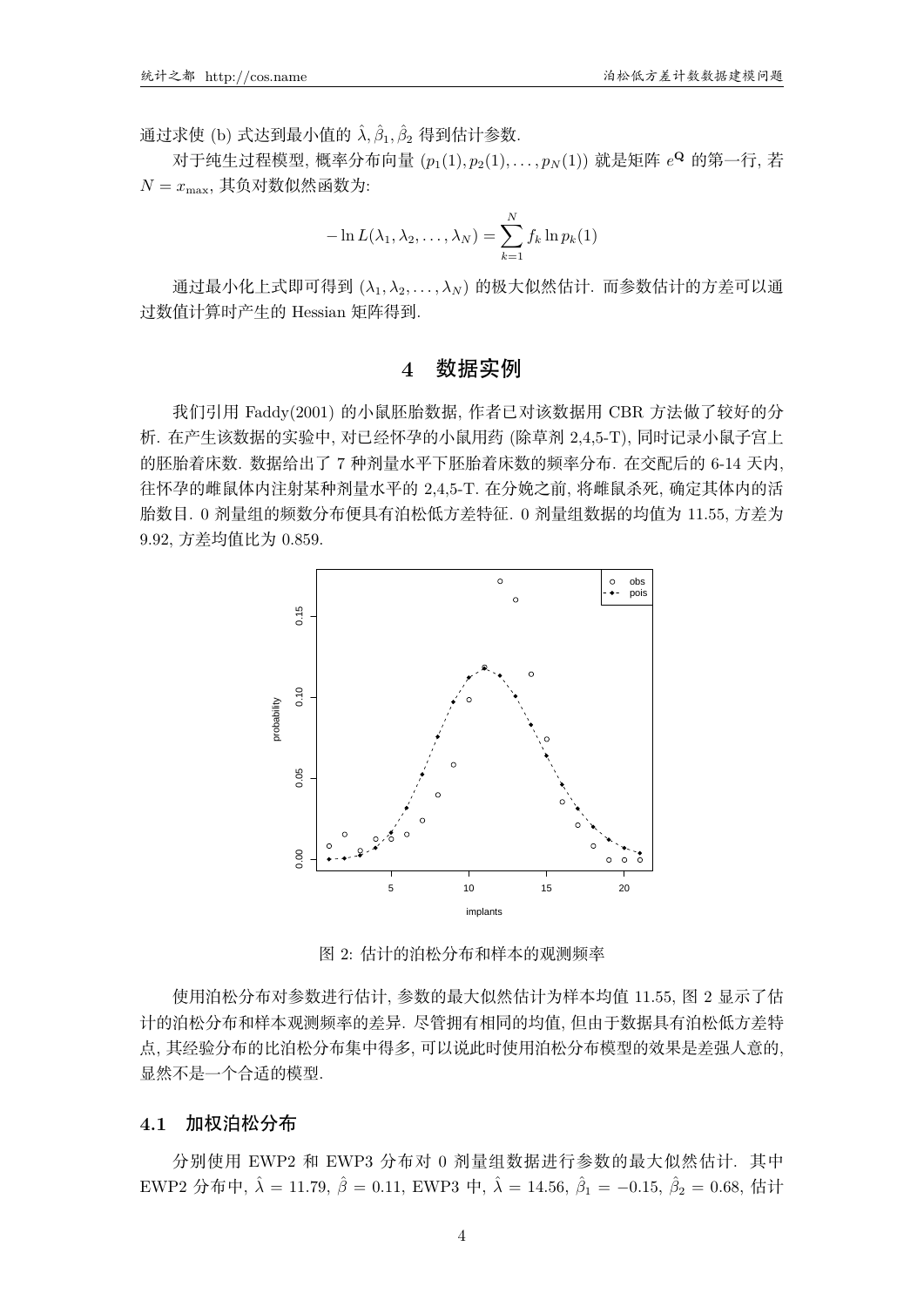的 EWP2、EWP3 分布如图 3. 由于分布具有了泊松低方差特征, 通过权重参数 β(β<sub>1</sub>, β<sub>2</sub>) 将分布向中部"挤压",分布更加集中且峰值更高,估计的效果相比之下比泊松分布好很多. EWP2 由于在 λ 的左右都赋予相等的权重, 因此对称的"压缩"模式不如 EWP3 的非对称 "压缩" 有弹性, 从观测数据经验分布的轻微左偏也暗示了允许  $β_1$ ,  $β_2$  取不同值的 EWP3 分 布在分布的拟合上更具优势.



图 3: EWP2、EWP3 和 CBR 的分布拟合图

#### **4.2 CBR** 分布

CBR 参数的极大似然估计结果如表 1 所示.

| 农 1. UDI\ 多双H)似八凶盗旧开事本 |       |                      |       |                      |      |  |  |  |
|------------------------|-------|----------------------|-------|----------------------|------|--|--|--|
| $\hat{\lambda}_i$      | 结果    | $\hat{\lambda}_i$    | 结果    | $\hat{\lambda}_i$    | 结果   |  |  |  |
| $\hat{\lambda}_1$      | 4.66  | $\lambda_8$          | 14.40 | $\hat{\lambda}_{15}$ | 5.40 |  |  |  |
| $\hat{\lambda}_2$      | 7.90  | $\hat{\lambda}_9$    | 13.15 | $\hat{\lambda}_{16}$ | 6.28 |  |  |  |
| $\hat{\lambda}_3$      | 22.97 | $\hat{\lambda}_{10}$ | 10.01 | $\hat{\lambda}_{17}$ | 3.27 |  |  |  |
| $\hat{\lambda}_4$      | 15.02 | $\hat{\lambda}_{11}$ | 9.33  | $\hat{\lambda}_{18}$ | 0.00 |  |  |  |
| $\hat{\lambda}_5$      | 18.23 | $\hat{\lambda}_{12}$ | 6.90  | $\hat{\lambda}_{19}$ | 2.00 |  |  |  |
| $\hat{\lambda}_6$      | 19.18 | $\hat{\lambda}_{13}$ | 6.32  | $\hat{\lambda}_{20}$ | 2.00 |  |  |  |
| $\hat{\lambda}_7$      | 16.49 | $\lambda_{14}$       | 6.26  | $\lambda_{21}$       | 1.00 |  |  |  |

主 1. CDD 金粉的挺十的雄壮壮独用

图 3 中显示的 CBR 拟合效果非常好, 几乎与经验分布重合. 但模型中含有过多的参数 使得估计精度大大降低, 其中  $\hat{\lambda}_3$  的估计标准误为 12.59, 置信区间宽近 50. 虽然对于拥有多  $\wedge$ 事件发生率  $\hat{\lambda}_k$  的 CBR 分布能够灵活地刻画事件发生数之间的任何概率变化, 但参数时 过多模型的过度拟合是没有太大意义的, 也不易于控制和分析. 如前所述, 可以利用该模型 的 λ 建立关于 k 的函数, 从而减少模型中的参数个数, 在该例子中事件数分类较多时这种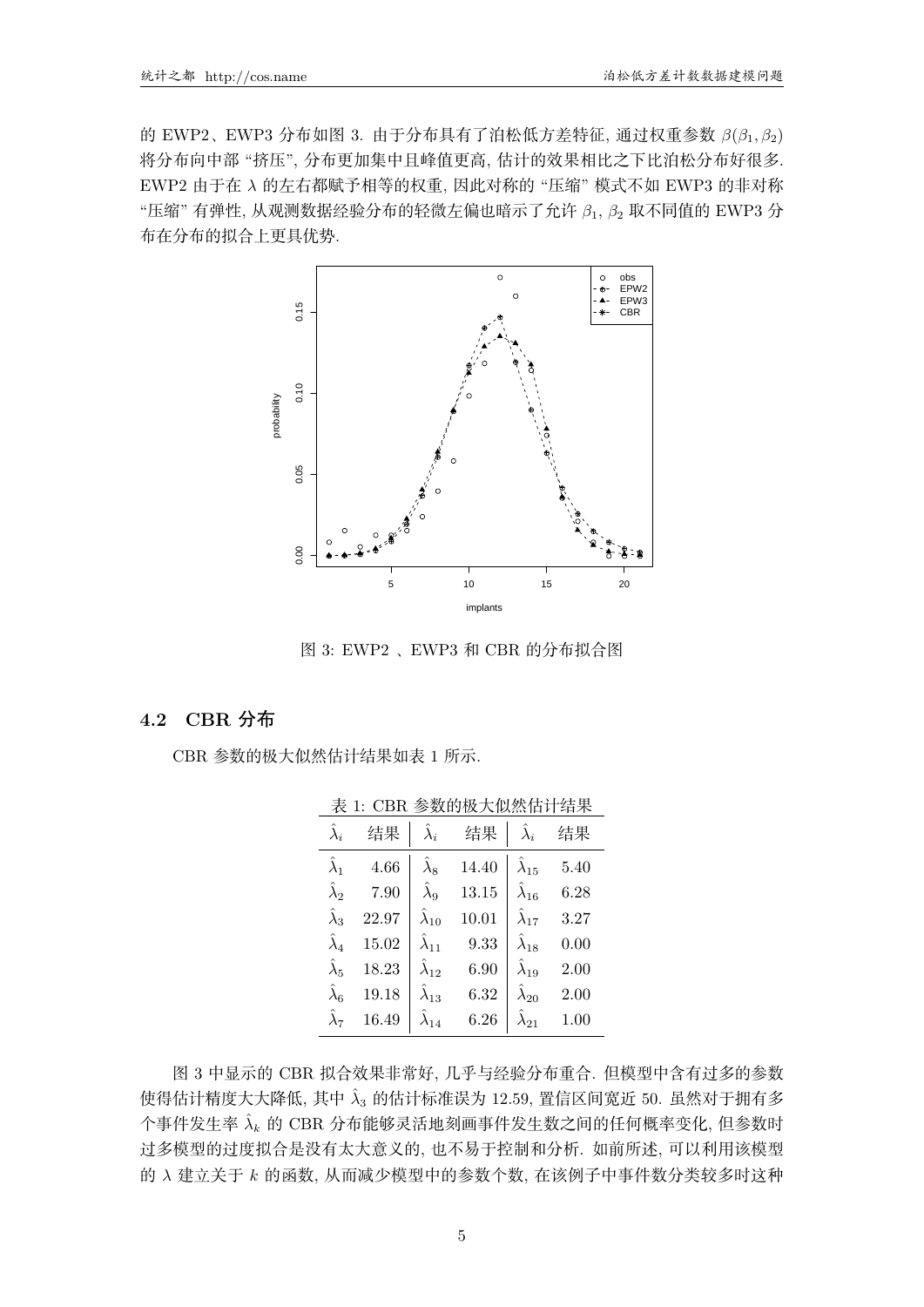做法就显得十分必要. Faddy(2001) 就从众多函数形式中找到了一种能很好地模拟事件数发 生概率在最初增长较快而后缓慢下降特点的四参数模型:

$$
\lambda_k = a(k^b e^{-ck} + d), k \ge 1
$$

 $\overline{X}$  7 0 剂量组数据, { $a, b, c, d$ } 的估计值为 {1.360, 3.507, 0.648, 2.953}, 估计的分布与 经验分布的对比如图 4, 尽管模型中减少了 17 个参数, 但由于函数形式的合理, 该分布仍旧 保持较好的拟合效果, 拟合优度 χ<sup>2</sup>(13) = 6.755, p 值为 0.914.



图 4: 四参数模型估计分布和经验分布

针对 2.4.5-T 对小鼠胚胎着床影响的实验数据的泊松低方差特性, 相对于标准泊松, 加 权泊松 EWP2、EWP3 和 CBR 在分布上的修正都使模型有许多改进, 能够更好地表现出 数据中蕴含的现实含义, 其生物学意义的解释也更加清晰: 在发育毒性的研究中, 药物会影 响早期的繁殖过程, 阻止胚胎的形成. 对于多胎的动物 (如老鼠), 参数起初的增长表示了受 精胚胎着床过程可以进一步刺激排卵, 之后的下降说明受精卵着床过程的减慢, 这段平缓的 讨程也就使得方差有所降低.

#### **4.3** 组别分析

之所以选择一个足够合适的分布的重要的意义不仅在于它能较合适地刻画观测数据、 更在于它能够精确地刻画不同组别之间的差异. Faddy(2001) 表明 75 剂量组和 90 剂量组 的频数分布相似, 并不存在显著性的差异, 文章这部分就将比较标准泊松、EWP2、EWP3 和 CBR 这四种分布在检验 0 剂量组和 75/90 剂量组之间差异的能力. 过程中使用似然比 检验.

似然比检验在大样本时具有渐进性. 似然比统计量为

$$
\Lambda(x) = \frac{\sup\{ L(\theta \mid x) : \theta \in \Theta_o \}}{\sup\{ L(\theta \mid x) : \theta \in \Theta \}}
$$